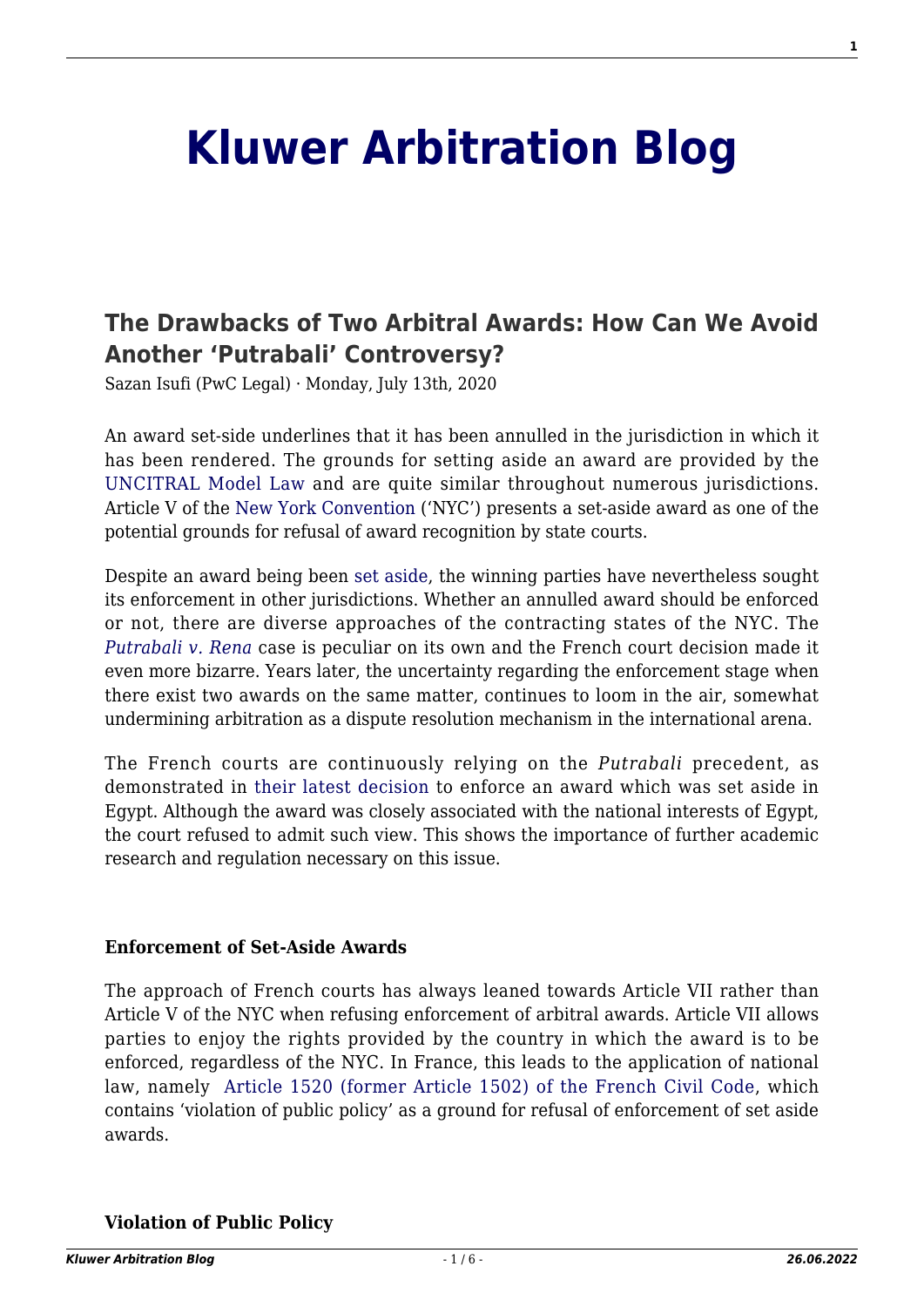In one of the [judgments delivered by Judge J. Smith,](https://casetext.com/case/parsons-wh-ov-v-societe-g-de-l-du-p) he emphasized that public policy violation could be invoked if "…enforcement would violate the forum state's most basic notions of morality and justice".

In absence of a unified or statutory, public policy has provoked various legal thoughts throughout jurisdictions and varied interpretations. Most definitions provided by judges usually note that public policy consists of justice and morality.

The [International Law Association report](http://www.ila-hq.org/images/ILA/docs/FORUMv2i4.pdf) asserts that the procedural public policy refers to the issues such as fraud, corruption, breach of natural justice, etc. The French renowned jurist, Philippe Fouchard, stated that "the French procedural public policy underlines rejecting an award enforcement when it involves a proceeding in

which the basic notions of justice have been violated".<sup>1)</sup>

The Hamburg Court of Appeal [noted in](http://newyorkconvention1958.org/pdf/NYC1958-GuideV1b-20151015.pdf) *[Firm P v. Firm F](http://newyorkconvention1958.org/pdf/NYC1958-GuideV1b-20151015.pdf)* [that](http://newyorkconvention1958.org/pdf/NYC1958-GuideV1b-20151015.pdf) the argument that the arbitral award would be the same even if a fair trial was conducted, would still present a violation of public policy. The German Federal Court of Justice [held that "the](http://newyorkconvention1958.org/index.php?lvl=notice_display&id=220&opac_view=6) [recognition of an arbitral award can generally only be denied in those cases where the](http://newyorkconvention1958.org/index.php?lvl=notice_display&id=220&opac_view=6) [violation of the duty of impartial administration of justice had a real impact on the](http://newyorkconvention1958.org/index.php?lvl=notice_display&id=220&opac_view=6) [arbitral proceedings".](http://newyorkconvention1958.org/index.php?lvl=notice_display&id=220&opac_view=6)

# **The** *Putrabali v. Rena* **Case**

The contract between [Putrabali and Rena](https://www.acerislaw.com/enforcement-of-an-annulled-arbitration-award/) contained by reference the [IGPA Rules](https://www.gafta.com/write/MediaUploads/Contracts/2018/125_2018.pdf), which designate the Arbitration Act 1996 as the applicable law and England as the seat of arbitration. [The Arbitration Act 1996](http://www.legislation.gov.uk/ukpga/1996/23/data.pdf) allows for appeal of award on questions of law. Therefore, the possibility for appeal agreed by the parties was clearly indicated.

An award was rendered in favor of Rena, which Putrabali appealed on points of law in front of the English High Court. The latter set aside the award and sent the case back to arbitration. The second award was rendered in favor of Putrabali, with the identical case number as the first award. Now with two awards in place, Rena filed an application for recognition and enforcement of the first award of 2001 before the French court. Enforcement was granted by the court and Putrabali immediately filed an appeal, which was not successful.

The [arguments](http://newyorkconvention1958.org/index.php?lvl=notice_display&id=176) provided by the French Cour de Cassation rest on two premises: (i) the fact that an international arbitral award is not anchored in any legal system; (ii) the fact that an international arbitral award is an international judicial decision.

# **What Was Wrong with the Decision of the French Cour de Cassation?**

### **Good faith**

The wrongful acts committed by Rena are easy identifiable. It accepted the appeal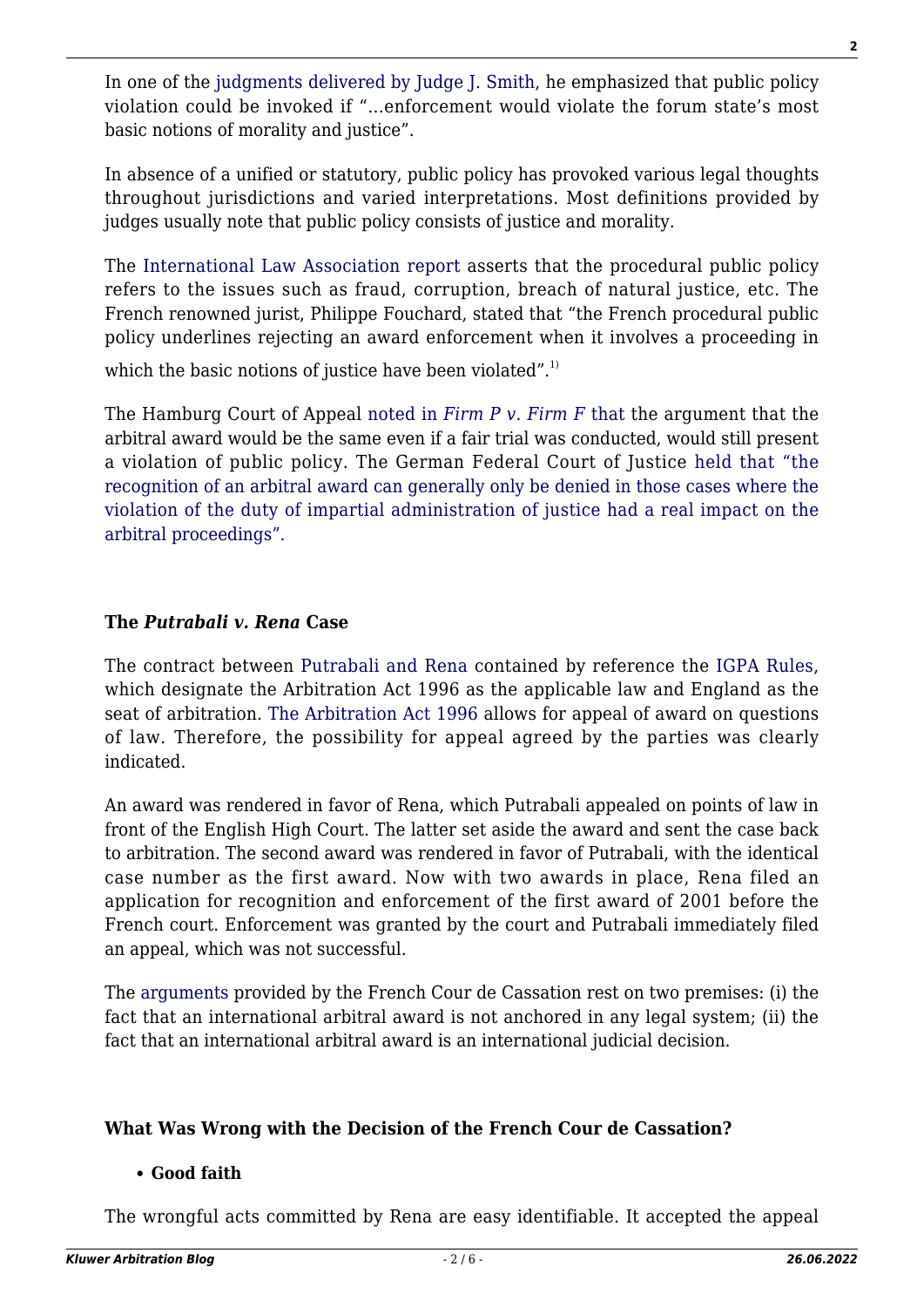made by Putrabali and fully participated in the second arbitration proceedings. Once the award was issued in favor of the other party, Rena quickly decided to enforce the first award in France. The only reasonable explanation of such behavior is Rena's expectation of another award rendered in their favor, applying double standards and positioning itself in a 'win-win' situation.

Similarly, in an [arbitration case](https://caselaw.findlaw.com/us-2nd-circuit/1097564.html) in which the American party demanded from the US courts to have the award set-aside because the arbitrator was corrupt, the judge reasoned that the American party was aware that the arbitrator was corrupt from the commencement of the proceedings. Such behavior indicated that the American party was expecting somehow to either win its arbitration case in Russia or appeal the award in United States if it loses. The judge characterized such position as "heads I win, tails you lose", resembling the situation in Putrabali*.*

# **Party autonomy**

Party autonomy is the fundamental principle of arbitration.<sup>2)</sup> With state courts having the authority over settlement of dispute, it takes both parties' will and agreement to go to arbitration. Additionally, almost all civil codes and arbitration statutes entitle the parties to determine their arbitration procedure. Furthermore, the significance of party autonomy is recognized in article II (1) of the NYC.

Putrabali and Rena did not opt-out of the appeal provision; they agreed to have it. In the *[Chromalloy](https://law.justia.com/cases/federal/district-courts/FSupp/939/907/1511634/)* case, the U.S. courts emphasized the party autonomy in choosing to opt out of any appeal or other recourse. Although they had chosen Egyptian Law (which allows for appeal), they specifically wanted the award to be final and binding, and they thus opted out of appeals. Note how the U.S. courts made the deference of weight towards party's autonomy:

*…the parties agreed to apply Egyptian Law to the arbitration, but, more important, they agreed that the arbitration ends with the decision of the arbitral panel.*

# **Race to the court**

Despite the arguments made by the Cour de Cassation, in the end the same result is reached: the race to the court. When there are two contradictory awards, the party that is faster to enforce the award, wins the case. Is this matter totally unregulated, so that state courts have such powerful discretion to enforce an award based on a marathon? Nevertheless, Putrabali could not have brought the award before French courts for enforcement before *Rena* due to logical and practical reasons. First Putrabali could not have reasonably expected that the counterparty would enforce the first award after it willingly participated in the second trial proceedings. Second, if Rena's plan during the whole time was to enforce the first award immediately upon the rendering of the second award (in case the outcome of such an award was not in its favor), it had the time and opportunity to do so, which Putrabali did not have.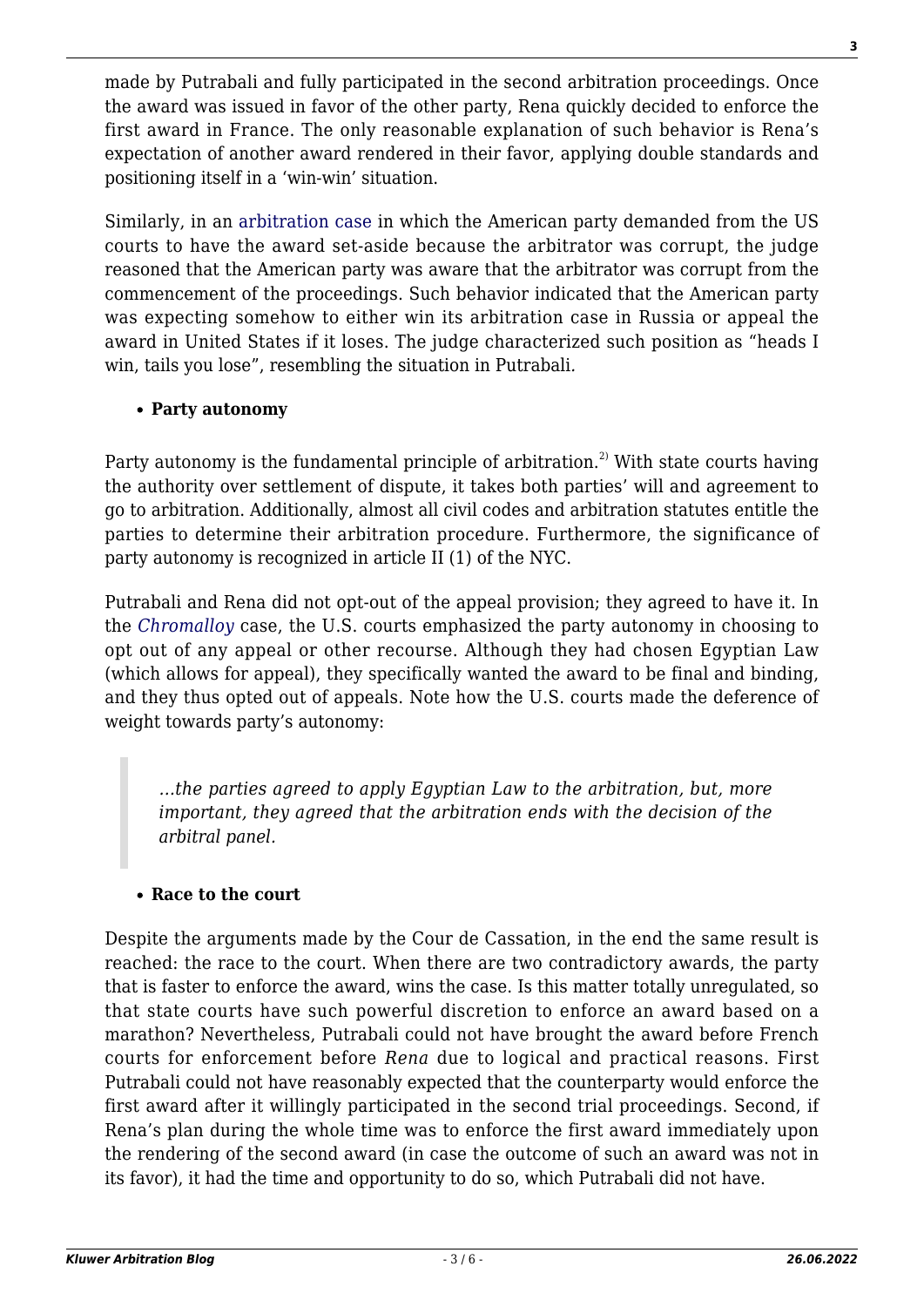#### **What Can Be Done?**

#### **Adequate interpretation of public policy violation**

Going back to the previous discussion of the NYC, Article VII provides for violation of public policy as a ground for refusal of recognition and enforcement of award. However, NYC does not offer a definition of public policy, and its legislative history does not provide any guidelines. In the drafting process, an *ad hoc* committee simply claimed that the public policy exemption should apply to awards violating fundamental legal principles.

The behaviour of *Rena* affected basic procedural rights of Putrabali and it affected the outcome of the case entirely. The court, as an impartial adjudication organ, ought to have an answer for it. Any court facing an award enforcement request is destined to carefully assess any probable abuse of procedural rights before it grants enforcement. The French court could have issued a decision in favour of Putrabali by reasoning that enforcing the first award would be a violation of the international public policy, pursuant to its own national law and by using its discretionary power to retain notions of justice.

#### **Amending the rules**

There is quite some literature on this matter and criticism on the current version of

the NYC.<sup>3)</sup> The problem with it is that it remains silent on the nature and status of annulled awards; it does not define whether an annulled award in a jurisdiction continues to exist in other jurisdictions. Therefore, if the current convention is amended or a new convention is adopted, the following article is proposed:

*1. A second arbitral award replacing the first arbitral award, as a result of an appeal by one of the parties, shall prevail, if one of the following criteria is fulfilled:*

1. *the parties agreed on the appeal mechanism in their agreement*

- 2. *the arbitration seat chosen by the parties provides for an appeal*
- 3. *Paragraph b) above is not applicable if parties opt out of any appeal recourse in their agreement*

Nevertheless, as long as the courts of Contracting States of the NYC would approach the 'award set-aside' challenges differently, the implications of adding paragraph number 2 could make this matter even more complex than it is. Therefore, a more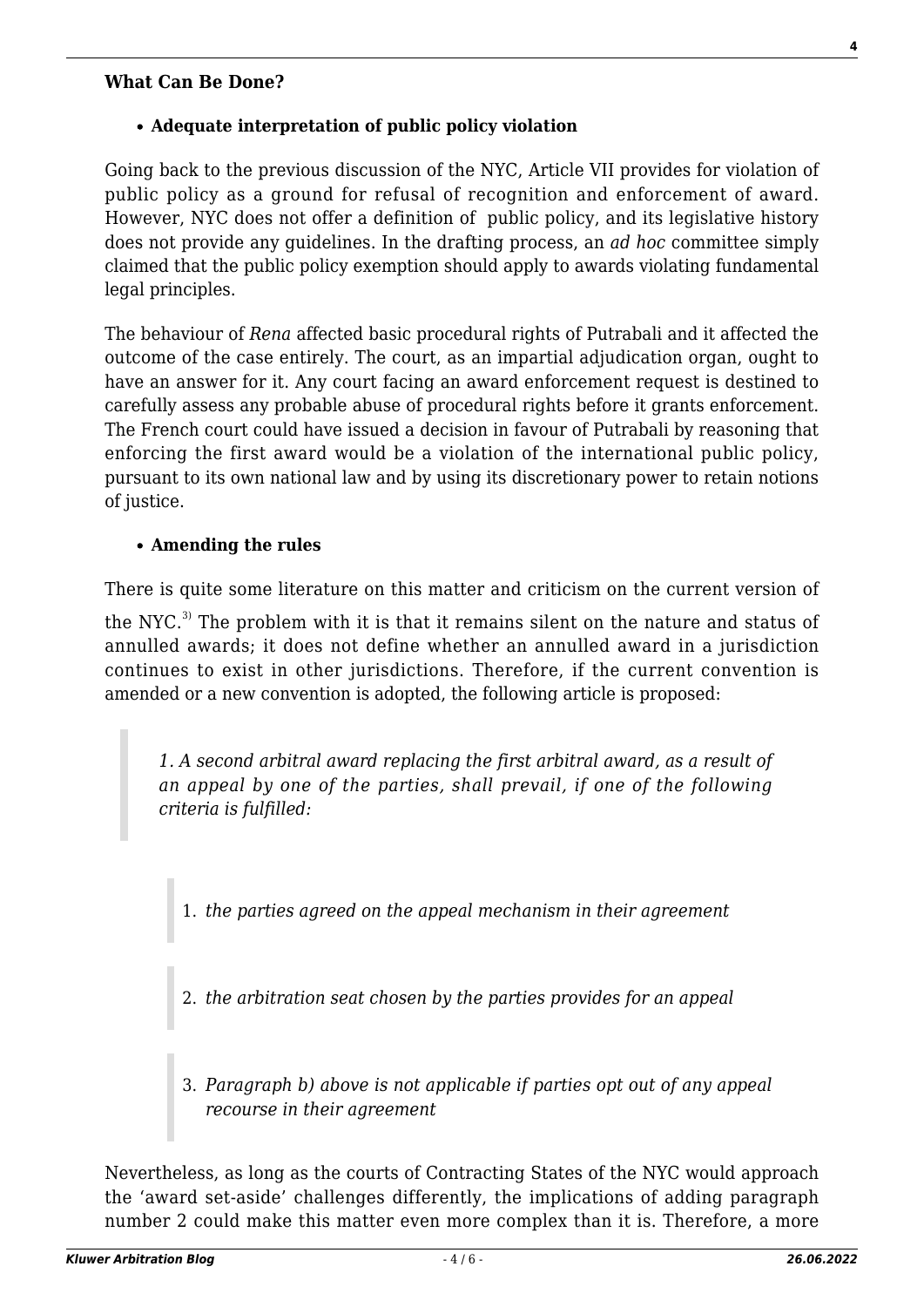detailed analysis would be required to determine whether such paragraph should be amended or not added at all. After all, it has been already emphasized by other [authors](http://arbitrationblog.kluwerarbitration.com/2019/12/15/the-contents-of-b-arbitra-issue-2019-2/?doing_wp_cron=1591446537.4613969326019287109375) that the success of arbitration is dependent on the courts' support.

## **Conclusion**

The presented solutions would presumably enhance the arbitration concept around the world by recognizing the hierarchy of two rendered awards equivalent to state court judgments. The integration of second awards within the national jurisdictions is not necessarily needed but merely a recognition of the international binding nature of a second arbitral award would strengthen the gravity of arbitration for parties willing to have an opportunity to appeal the award. Although it might take time, like it took decades for countries to recognize the doctrine of separability, this objective is likewise achievable. Thus, it is reasonable to claim that the principles of good faith and party autonomy were embraced by the authors when drafting the New York Convention, rather than a race to the court or 'first come, first served' rule.

*The views expressed in this article are those of the author and do not necessarily reflect those of PwC Legal.*

*To make sure you do not miss out on regular updates from the Kluwer Arbitration Blog, please subscribe [here](http://arbitrationblog.kluwerarbitration.com/newsletter/). To submit a proposal for a blog post, please consult our [Editorial Guidelines.](http://arbitrationblog.kluwerarbitration.com/editorial-guidelines/)*

### **Profile Navigator and Relationship Indicator**

 $\mathcal{L}_\text{max}$ 

Offers 6,200+ data-driven arbitrator, expert witness and counsel profiles and the ability to explore relationships of 13,500+ arbitration practitioners and experts for potential conflicts of interest.

[Learn how](https://www.wolterskluwer.com/en/solutions/kluwerarbitration/practiceplus?utm_source=arbitrationblog&utm_medium=articleCTA&utm_campaign=article-banner) **[Kluwer Arbitration Practice Plus](https://www.wolterskluwer.com/en/solutions/kluwerarbitration/practiceplus?utm_source=arbitrationblog&utm_medium=articleCTA&utm_campaign=article-banner)** [can support you.](https://www.wolterskluwer.com/en/solutions/kluwerarbitration/practiceplus?utm_source=arbitrationblog&utm_medium=articleCTA&utm_campaign=article-banner)